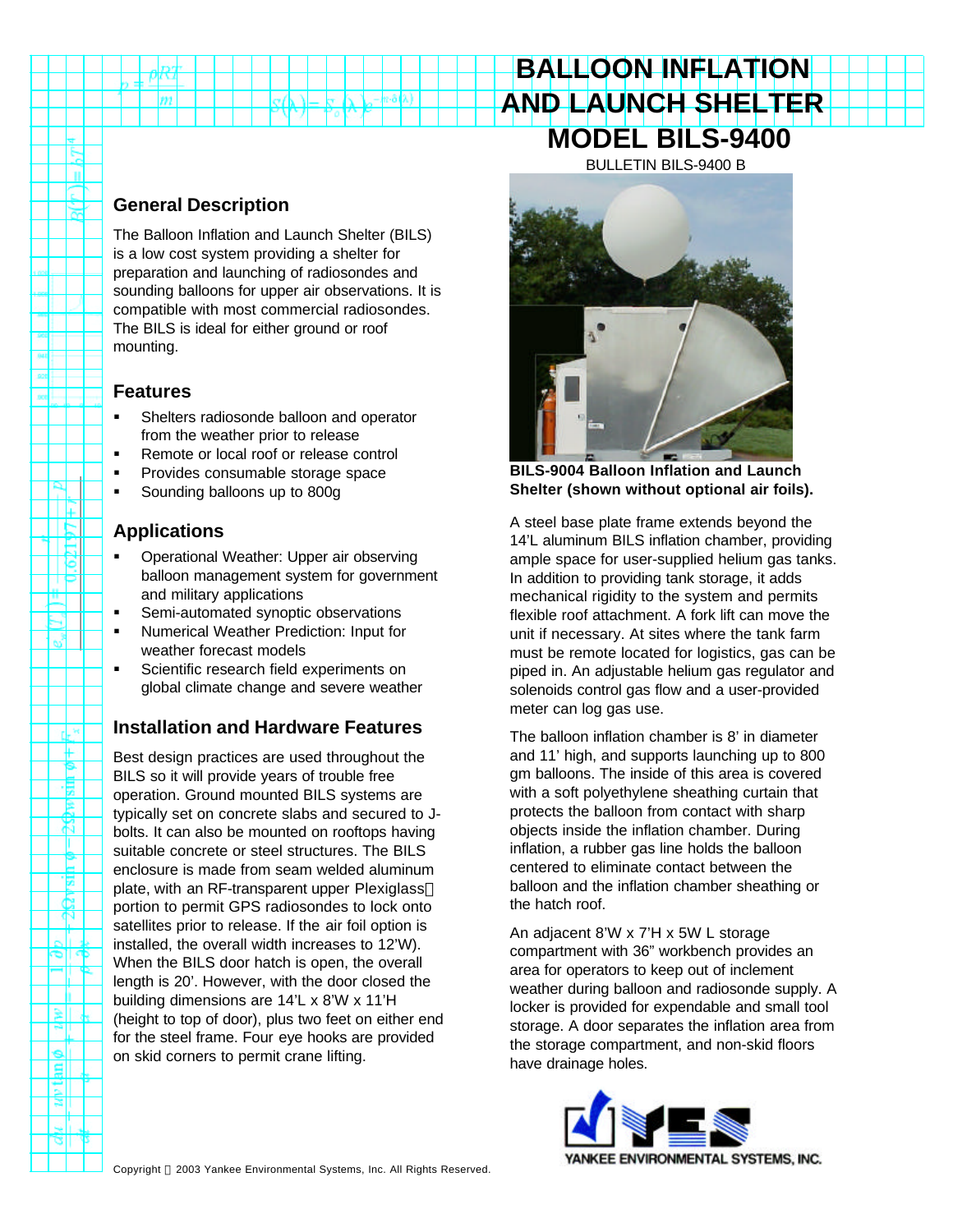# **System Control**

Inside the storage compartment is a combination system control and inflation panel, with an embedded processor. The system controller monitors various parameters such as air temperature and switches. It activates the roof hatch motor, cutter servos and gas solenoids for balloon and roof control.

Operators can prepare the radiosonde and sounding balloon train in the BILS storage compartment and then inflate, open the roof hatch and release the balloon either from within the storage compartment (locally) or remotely controlled via the RS-232 system interface. Each BILS system includes ALEX, a MS-Windows application that monitors system activity. It can be installed on a local or remote user-supplied PC that is connected to the system via RS-232. For example, this application can be run on a nearby forecast office PC providing critical balloon release timing window information.

The control system monitors status, outdoor sensors and inflation compartment temperature. It provides these outputs:

- 1. Inflation compartment blower status
- 2. Helium gas estimate
- 3. Automatic gas shut off valve operation
- 4. Door hatch position and status
- 5. Door hatch latch status
- 6. Balloon hold down and release status

The CPU monitors the status of the following switches: ventilation blower, roof open limit and open over travel, roof closed and closed over limit, balloon launch, gas and hatch locked. All wiring meets national electrical code requirements. If the Heater option is provided for use in colder climates, an exterior weatherproof circuit breaker/junction box is provided for 208/240 Vac connection to customer AC mains. Otherwise the system plugs into a standard 110V outlet.

### **Safety and Interlocks**

The roof hatch is locked in the open position by a safety locking solenoid. Door hatch travel and position detection is made via a precision analog position sensor and motor speed is slowed

nearing the end travel. If the system detects over travel it requires a manual reset.

#### **Hatch Motion**

The BILS roof hatch control system is based on YES' proven ARL radiosonde management technology. Several different streaming video demonstrations of hatch motion in action are provided in Media Player and Real Video at:

http://www.yesinc.com/products/demos/wx.html

### **Restraint Release Mechanism**

Balloon neck release is controlled by a servo linked to the system embedded controller via a fiber optic link. An emergency manual local manual safety override is provided. In addition to RS-232 remote control, local balloon release and roof pushbutton controls are mounted on the control panel inside the storage compartment. The RS-232 interface provides system status in near real time including current roof position, inside and outside temperature, and critical fault conditions such as roof actuator failure.

The roof hatch is curved to shed snow and is controlled by a widely available COTS weatherproof electromechanical ball screw capable of more than a 2000 lb. load. This reliable internal ball screw roof motor drive provides an added level of safety as the system controller monitors motor current to detect a jam conditions and halts roof motion. Although the roof cannot be moved without removing the ball screw drive, a separate solenoid latches the roof in the open position to permit safe maintenance.

# **Ventilation and Lighting**

Four internal blower fans aspirates outdoor air through nonconductive ducting. Inflation chamber and outdoor air temperature is monitored. An outside 70 watt high pressure sodium lamp provides general area illumination near the door area and is under photocell control. Inside the storage compartment and the inflation chamber are sealed, low temperature rated, weatherproof florescent lamps for area lighting.

For convenience, 110Vac 15A electrical outlets are provided in the inflation chamber, storage compartment and outside.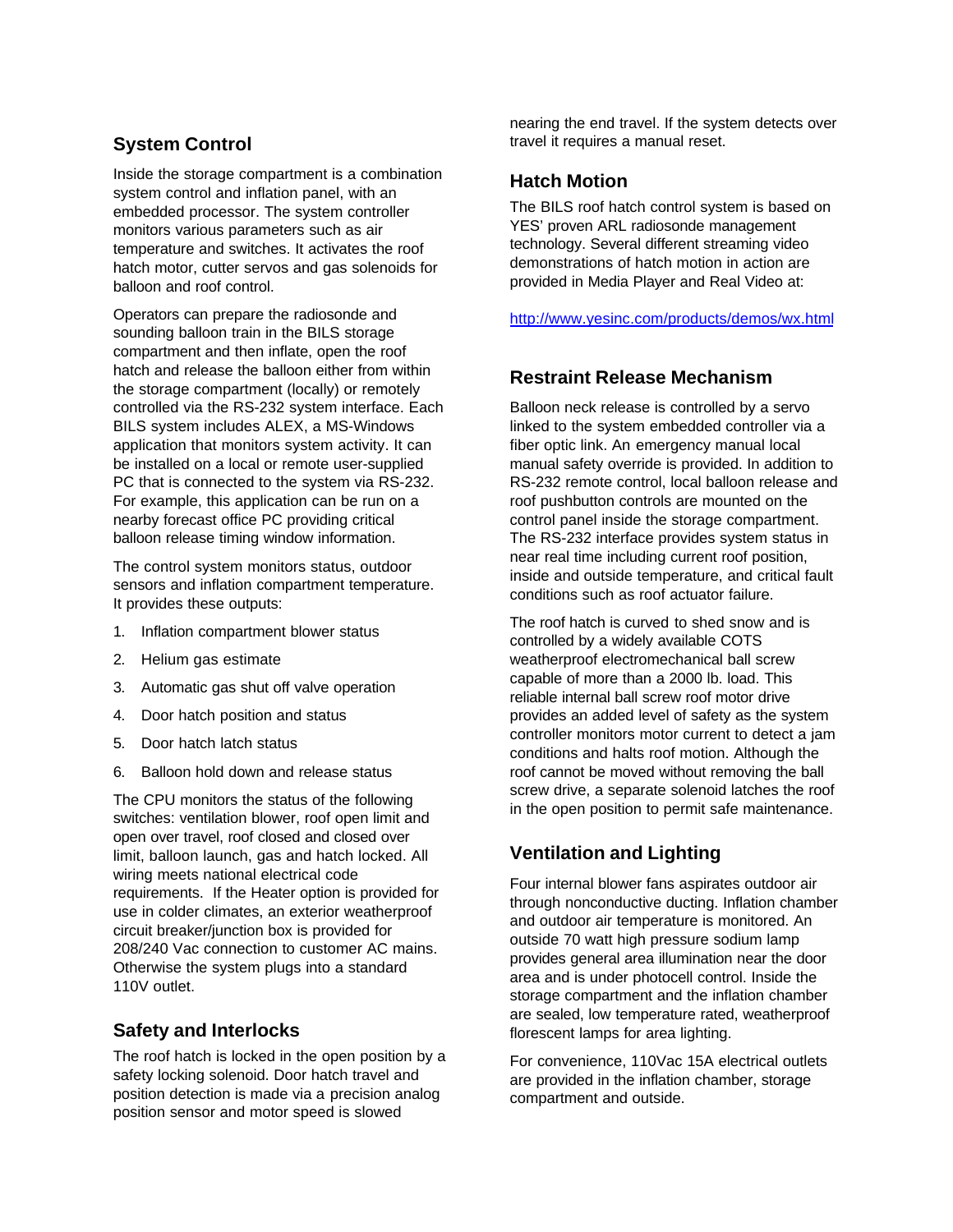### **Available Options**

- 24" air foils on three sides of the chamber support operation at high wind sites
- Heater and A/C option (208/240 Vac, 60 Hz 30A)
- METHUB Meteorological Data Receiver for YES radiosondes
- Automatic balloon helium gas meter
- PTU-2000 or MET-2010 aspirated thermohygrometer and pressure sensor (provides P/T/U ground truth)
- TSI-880 Total Sky Imager (provides remote monitoring of release)

### **Development History**

The BILS was initially developed by the National Center for Atmospheric Research and several systems were delivered to NWS research offices in the mid 1990s. Its goal is to semi-automate labor intensive human-operated soundings. In 1998, YES received a Phase II SBIR award from the United States Department of Energy to develop a fully-automated radiosonde launcher for 600 gm balloons (Models ARL-9000/MERV-9200.) In 2003, YES received a SBIR award from NOAA to develop a semi automated, single radiosonde launch system. YES engineers worked to adapt the original NCAR BILS to address weatherability and provide compatibility with NWS' evolving Radiosonde Replacement System and new GPS radiosonde technology.

#### **Specifications**

#### **Operating Temperature**

-40 $\mathrm{^{\circ}C}$  to +44 $\mathrm{^{\circ}C}$ 

#### **Weight/Size**

Approx. 4200 lbs. unloaded (no options);5200 lbs. (with options) 14' long x 8.5' wide x 11' high (closed) 20' long (open); Width increases to 11.5' when heater A/C option is installed;

#### Width increases to 12.5' when air foil option is installed.

#### **Power Requirements**

110/208 Vac 50/60 Hz 280 watts (4000W w/Heater/AC option)

110/208 Vac 60 A single phase exterior rated service panel

All-metal construction provides lighting protection via chassis.

#### **Launch Wind Speed Limits**

≤ 45 mph operational, 120 MPH storage with suitable tiedowns 30 lbs./sq. ft static roof snow load. 40 lbs./sq. ft floor loads.